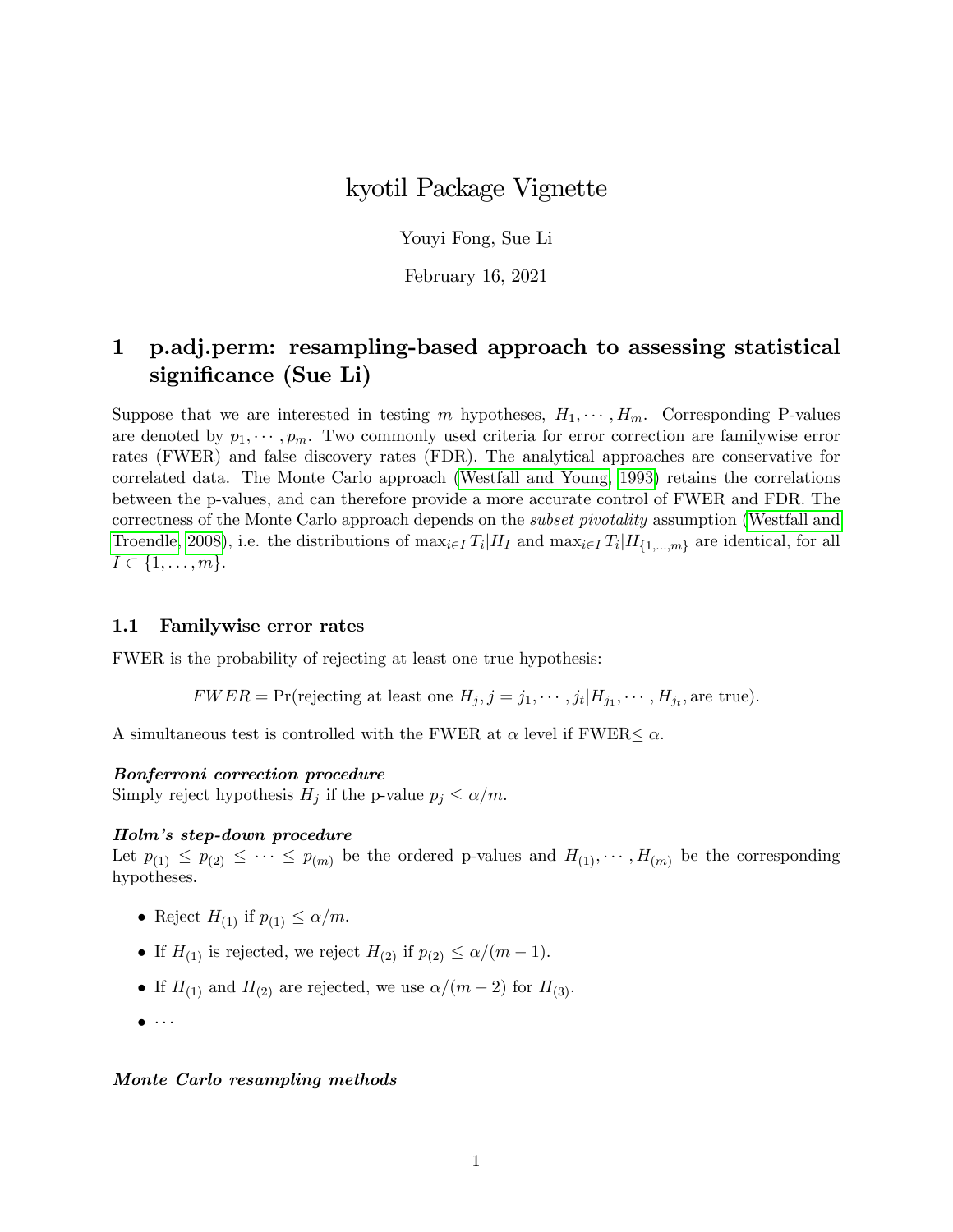- Resample the data  $B$  times such that all null hypotheses are satisfied (e.g. permute the casecontrol status for the case-control data; or permute the survival time and censor indicator together for the survival data; or permute the markers)
- For each permuted data  $(b = 1, \dots, B)$ , repeat the analyses and obtain the p-values denoted as  $p_1^b, \ldots, p_m^b$  for the corresponding hypotheses  $H_{(1)}, \cdots, H_{(m)}$

There are two ways to do the adjustment. The step-down adjustment is more complex but less conservative.

The single-step adjusted p-values

$$
p_{(j)}^{FWER} = Pr\left(\min_{1 \le k \le m} P_k \le p_{(j)}|\text{null H}_{(j)}, 1 \le k \le m\right)
$$

$$
= \sum_b I\left(\min_{1 \le k \le m} p_k^b \le p_{(j)}\right) / m
$$

The step-down adjusted p-values

1. Calculate

$$
q_j = \Pr\left(\min_{j \le k \le m} P_k \le p_{(j)} | \text{null } H_{(j)}, j \le k \le m\right)
$$

$$
= \sum_b I\left(\min_{j \le k \le m} p_k^b \le p_{(j)}\right) / m
$$

2. Enforce monotonicity using successive maximization

$$
p_{(1)}^{FWER} = q_1
$$

$$
p_{(2)}^{FWER} = \max\left(q_2, p_{(1)}^{FWER}\right)
$$

$$
\dots
$$

$$
p_{(m)}^{FWER} = \max\left(q_{m-1}, p_{(m-1)}^{FWER}\right).
$$

#### 1.2 False discovery rate

Frequency distribution for the hypotheses

|                  | Not rejected | rejected | Total          |
|------------------|--------------|----------|----------------|
| True hypotheses  | $W_0$        | rφ       | $m_0$          |
| False hypotheses | $W_1$        | ĸ        | m <sub>1</sub> |
| Total            |              |          | m              |

FDR is defined in [Benjamini and Hochberg](#page-2-2) [\(1995\)](#page-2-2) as

 $p_j^{FDR} = \min \{q: H_j \text{ is rejected at } FDR \leq q\}.$ 

## Benjamini and Hochberg procedure